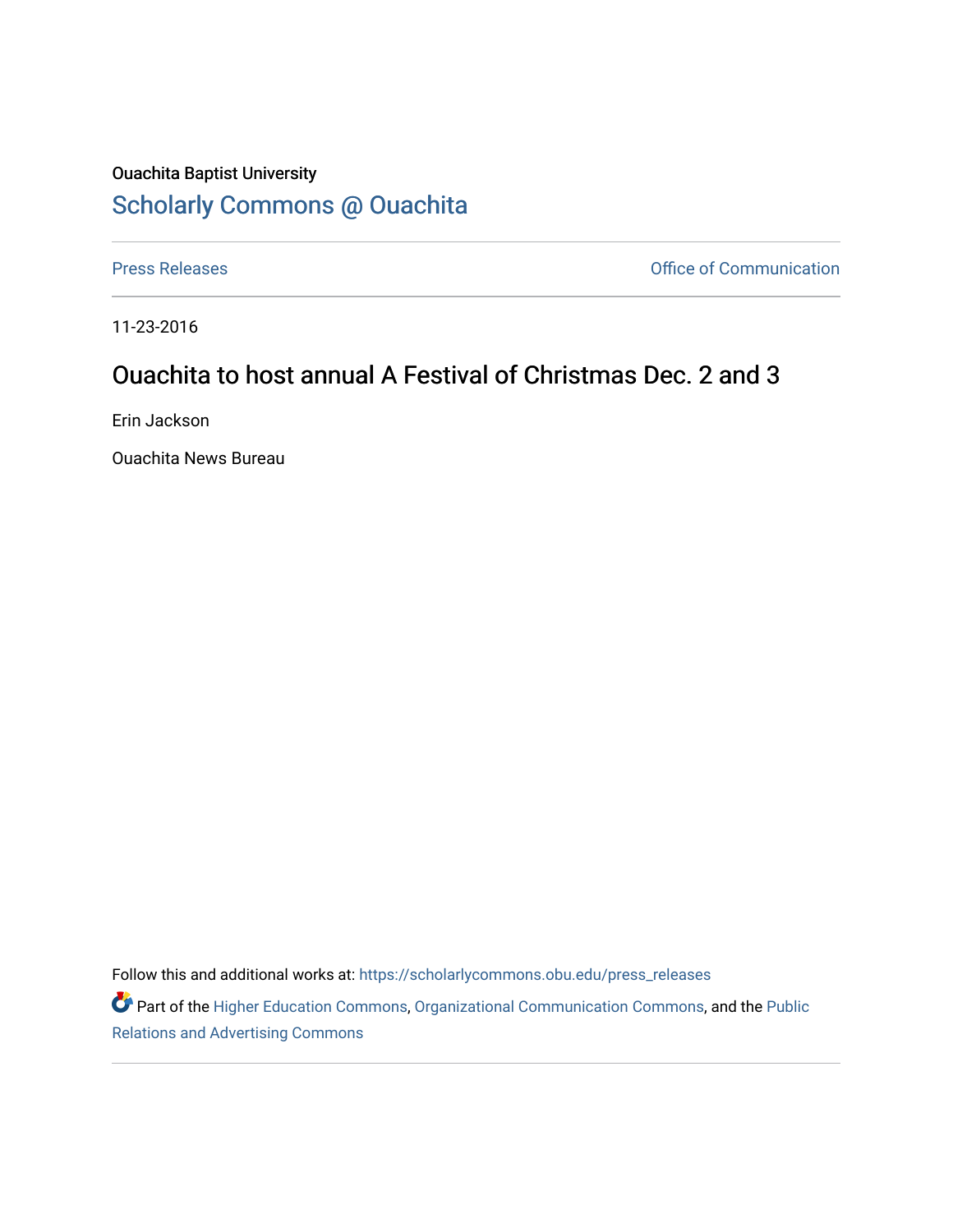

For immediate release

**Ouachita to host annual A Festival of Christmas Dec. 2 and 3**



*By Erin Jackson* November 23, 2016 For more information, contact OBU's news bureau at [newbureau@obu.edu](mailto:newbureau@obu.edu) or (870) 245-5208.

ARKADELPHIA, Ark. — Ouachita Baptist University's School of Fine Arts will present A Festival of Christmas on Dec. 2 and 3 at 7:30 p.m. in Jones Performing Arts Center. The theme for the  $25<sup>th</sup>$  annual musical production is "The Spirit of Christmas!"

Ouachita vocal ensembles Concert Choir, Ouachita Singers, Women's Chorus and Ouachita Sounds will all be featured in the performance. Assisting Ouachita's student performers will be local children in the Ouachita Honor Choir and Ouachita's Handbell Ringers. The pit band will feature students from Ouachita's instrumental program.

"Festival of Christmas is the School of Fine Arts' gift of Christmas to students, faculty, staff, patrons and friends of the Ouachita community," said Dr. Gary Gerber, dean of the School of Fine Arts. "We are excited each year to present this program, which for many begins their Christmas season."

The performance includes a variety of song selections from "Rudolph the Red-Nosed Reindeer" to "Mary, Did You Know?" Arrangements from David Clydesdale include "Grown Up Christmas List," "The Christmas Waltz" and "Holly Jolly Christmas." Many other selections will be featured to help get the audience in the spirit of Christmas.

"A Festival of Christmas is exciting because it is a time for many alumni and donors to come and see current students perform Christmas music," said Abby Root, a senior speech/theatre and education double major from Arkadelphia, Ark. Root will perform as a member of Concert Choir and the Festival of Christmas Dancers. "I really like that we have secular and sacred songs. It's really upbeat and exciting while at the same time extremely reverent and worshipful.

"During the second half when we sing the sacred songs, I am always overwhelmed with gratitude for OBU, the choir, our director, the opportunity and that all this happens because our God decided to give us